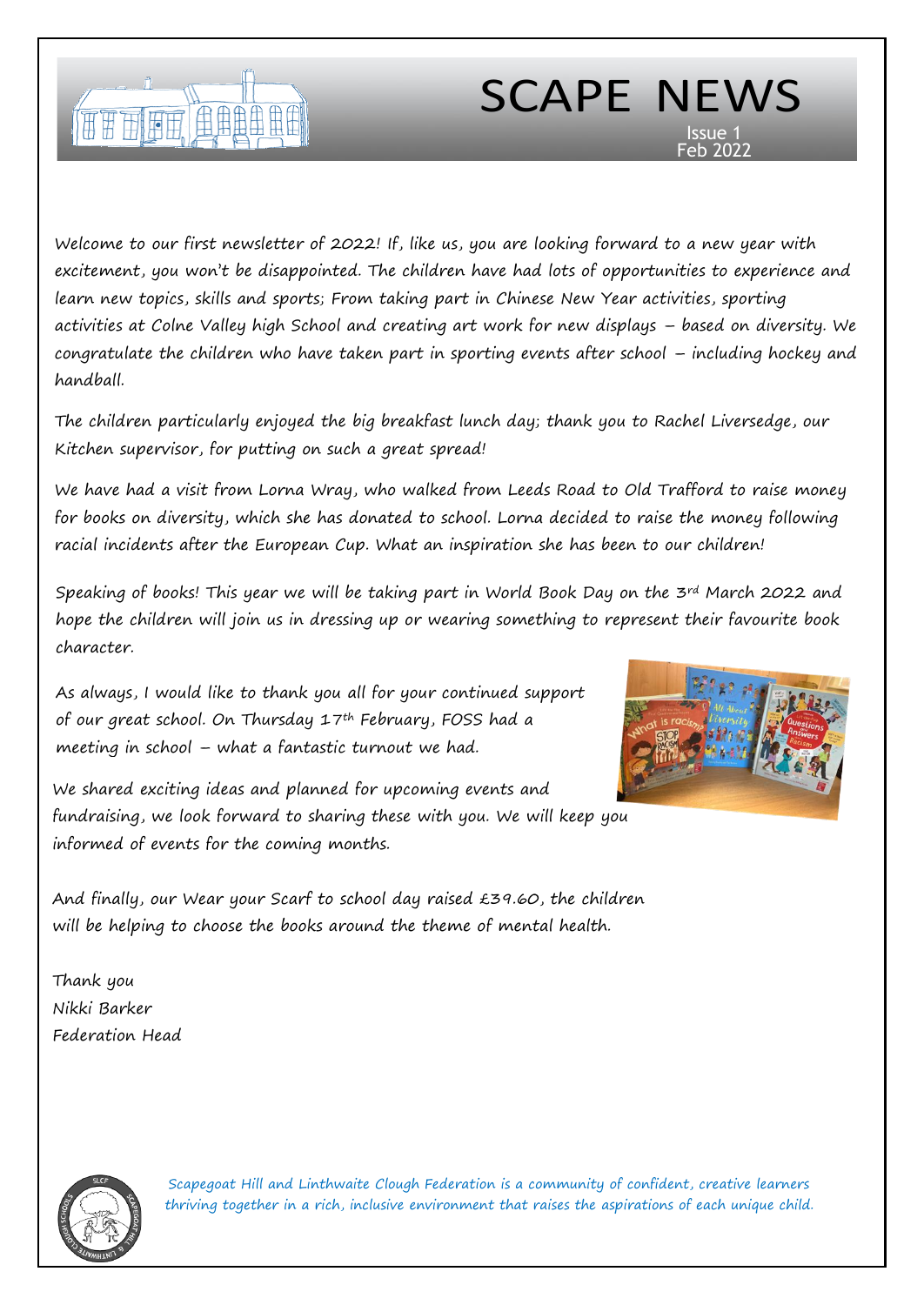

Issue 1 Feb 2022

# **Staffing**

In case you haven't noticed Mrs Haygarth in Class 1 is expecting her second baby in March. She will be starting her maternity leave in the second week of March. Her last day will Friday 4th March 2022. We wish her all the very best and look forward to meeting the new additional of her family.

### **Communication**

Firstly, we would like to thank you all for your feedback on the recent questionnaires we sent out. From the feedback it was evident that we need to ensure that we communicate more effectively.

Following discussions with Governors and FOSS, we have decided to use PING as a communication system and we are hoping to have this up and running by the end of the next half term.

We have updated the calendar on our website with all the school events and awareness days, this will be kept updated so please take a look and any event which is relevant can be saved directly to your own calendar on your phone. The link to the school calendar is attached [Scapegoat Hill School \(google.com\)](https://calendar.google.com/calendar/u/0/embed?src=scape.calendar@gmail.com&ctz=Europe/London)

### **Maths**

If you would like to help with your child's Maths please download the White Rose App. In class we work closely with the White Rose curriculum so you can see what your child is working on.



# **Strictly Pennine**

The children have been working really hard for the Strictly Pennine performance on **Wednesday 2nd March**. Any child participating should bring in their outfits into school so they can have it ready for rehearsals. The outfit should include:

- Plain black leggings / joggers please ensure that these are plain with no stripes or logos on.
- A bright plain t-shirt please ensure that the t-shirt is plain and has no design or logo on.
- Could all clothes be labelled with the childs name and class.





# **Thursday 3rd March 2022**

To celebrate World Book Day we are getting dressed up …. Come into school dressed as your favourite character from a book. You don't have to buy full costumes - we have attached some great ideas for making your outfits here : World Book Day Dress Up [Ideas](https://www.worldbookday.com/dressing-up-ideas/)

# **School Photos**

We have booked John Hunt Photography to come into school on **Monday 7th March,** they will take individual and sibling pictures.

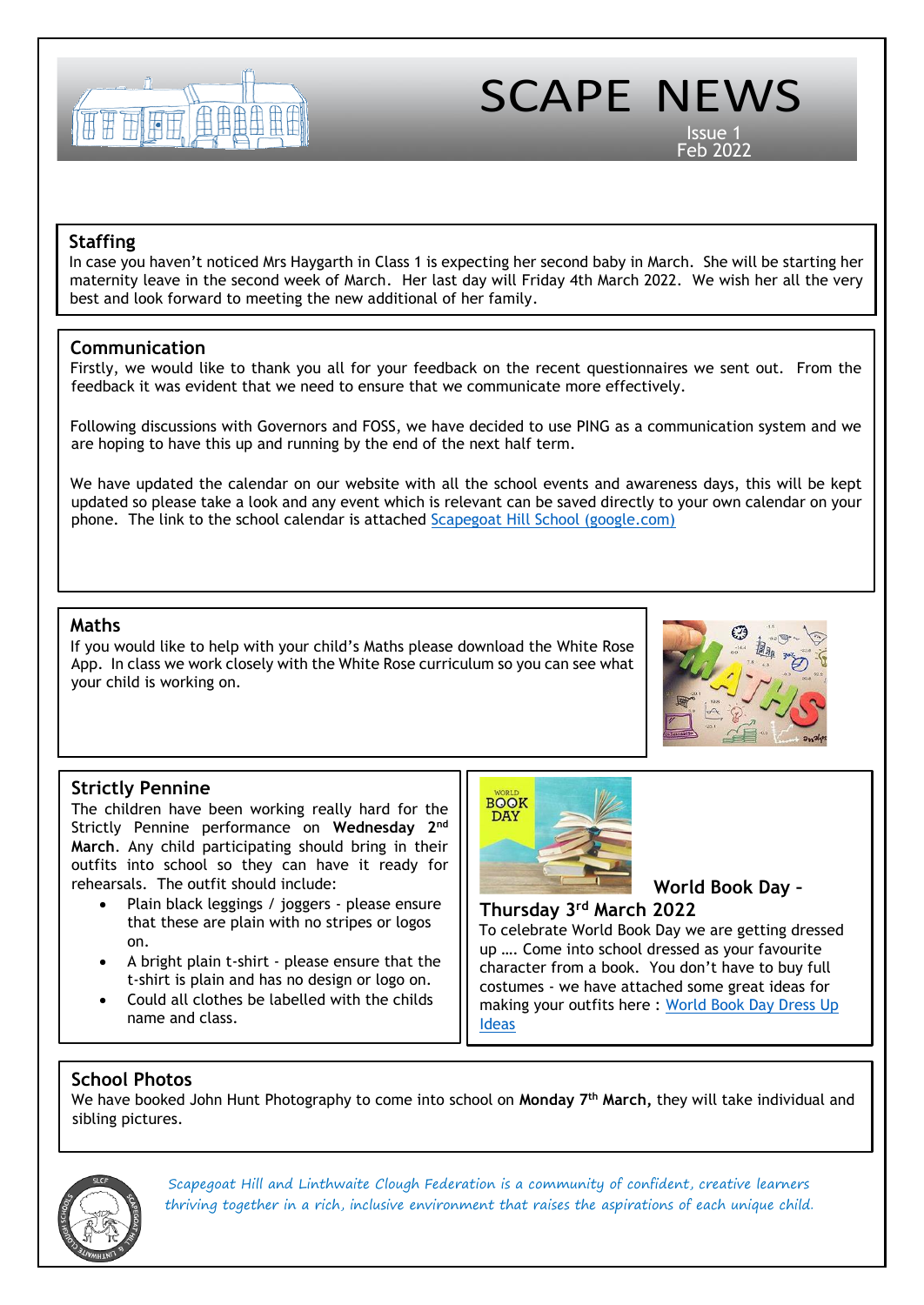

Issue 1 Feb 2022

i

# **School Dinners**

**We would like to take this opportunity to again remind parents that dinner money (now £2.35 a day /£11.75 a week) should be paid in advance, and if your child wishes to change from school meals to pack lunches, or vice versa, we need two week's notice.**

**Did you know?? There is an option to pay via Direct Debit and an Auto top up on Parent Pay which helps you keep your account in credit. Take a look and if you have any questions please call the school office.**

# **PE / School Kits**

**Class 1 – PE – Wednesday and Thursday**

**Class 2 – PE – Monday and Tuesday**

**Class 3 – PE – Wednesday and Thursday** 

**The days we do PE could change due to weather conditions, so please could you ensure that your child has a PE kit in school. This should comprise of: Joggers/leggings, shorts, trainers/pumps, sweatshirt and a t-shirt – all named please.**

**Years 5/6 – Please could you bring back into school any School Kit that might have been taken home after a tournament. Thank you.**

# **Forest School**

**Class 1,2 & 3 – Forest School – Thursday – We are excited to let you know that Forest School is starting after the half term holiday. The days we do Forest school could you ensure that your child has a pair of wellies and jumper and warm coat.**



# **Term time/holiday dates**

# **ACADEMIC YEAR 2021/22**

|                  | <b>SPRING TERM</b>  |              | <b>SUMMER TERM</b>   |                    |               |  |
|------------------|---------------------|--------------|----------------------|--------------------|---------------|--|
| <b>First Day</b> | Half Term           | Last Day     | <b>First Day</b>     | <b>Half Term</b>   | Last Day      |  |
| Tue 4<br>Jan     | 21 Feb to<br>25 Feb | Fri 8<br>Apr | <b>Mon 25</b><br>Apr | 30 May to<br>3 Jun | Mon<br>25 Jul |  |

School will also be closed on:

Friday 22 October, Monday 6 December\*, Monday 28 February, Monday 2 May 2022 (May Day), Friday 27 May

# **ACADEMIC YEAR 2022/23**

| <b>AUTUMN TERM</b> |                     |               | <b>SPRING TERM</b> |                     |                 | <b>SUMMER TERM</b> |                    |               |  |  |  |
|--------------------|---------------------|---------------|--------------------|---------------------|-----------------|--------------------|--------------------|---------------|--|--|--|
| <b>First Day</b>   | Half Term           | Last Day      | <b>First Day</b>   | Half Term           | <b>Last Day</b> | <b>First Day</b>   | Half Term          | Last Day      |  |  |  |
| Mon<br>5 Sep       | 24 Oct to<br>28 Oct | Fri<br>16 Dec | Tue                | 13 Feb to<br>17 Feb | Fri<br>31 Mar   | Mon<br>17 Apr      | 29 May to<br>2 Jun | Tue<br>25 Jul |  |  |  |
|                    |                     |               | Jan                |                     |                 |                    |                    |               |  |  |  |

School will also be closed on Monday 1 May 2023 (May Day) plus 5 days to be decided.

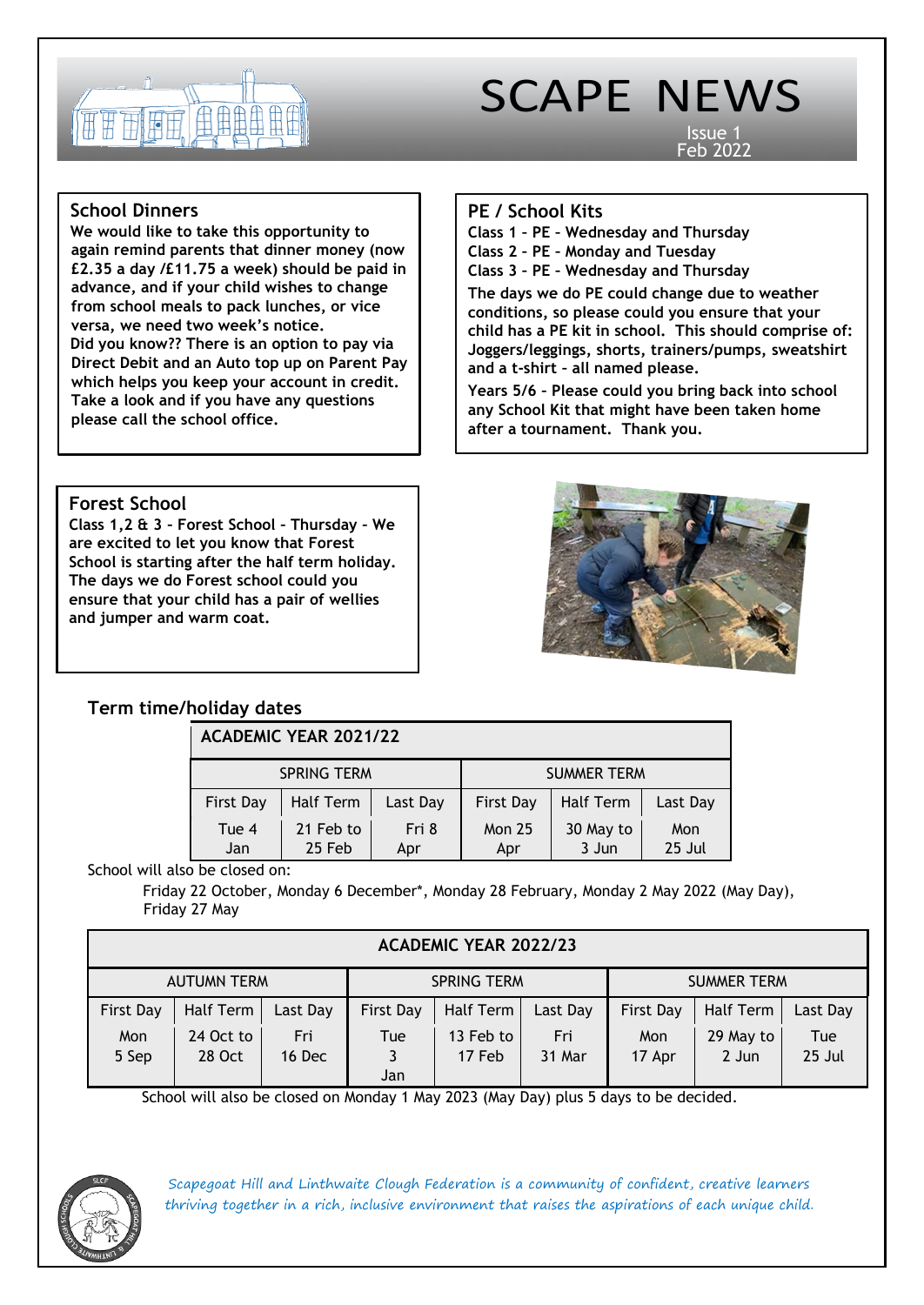

Issue 1 Feb 2022

### **Class One**

Recently in class 1, we have been learning all about Chinese New Year and some of the traditions celebrated. We had our very own noodle party where we tried to eat stir-fry with chopsticks… it was very tricky!! We all had a stir and made very good chefs! We painted Chinese blossom trees, designed our own Chinese outfits and even had a go at writing Chinese numbers, we learnt that they look very different to our numbers as they are represented by symbols!

We also made amazing models inspired by buildings in large Chinese cities. We looked at objects and had a go at some observational sketches. We also used materials to make blossom trees on the lightbox, there were some beautiful blossoms!

We wrote secret messages to our friends and made a special red envelope to put our messages in, we were all very excited to give them to our friends! We made Chinese lanterns and also some beautiful Chinese dragons using paper folding techniques. We all had a fantastic day and produced some amazing work!



*"The Chinese calendar is different because it has animals instead of numbers!" – Minnie*

*"I loved designing the Chinese dress, I noticed it had lots of flowers on it" - Mabelle*

*"The chopsticks are hard to use because you have to hold them both in the same hand" - Sophie*



### **Class Two**

Class Two have been learning about Diversity and have painted some lovely pictures in the style of Andy Warhol. "The chopsticks are hard to use because you have to hold them both in the same hand" - Sophie  $T$ Chinese numbers are really hard pictures instead of numbers in  $\mathcal{L}$  are hard pictures instead of numbers  $\mathcal{L}$ 





*We have learnt that it is not nice to make fun of people who don't look the same as us. I have painted my Diversity picture in the style of Andy Warhol who is a pop artist - Erin*

*I have designed my pictures like Andy Warhol the famous artist. We are learning about diversity – everyone is different and you shouldn't judge people on what they look like - IIona*